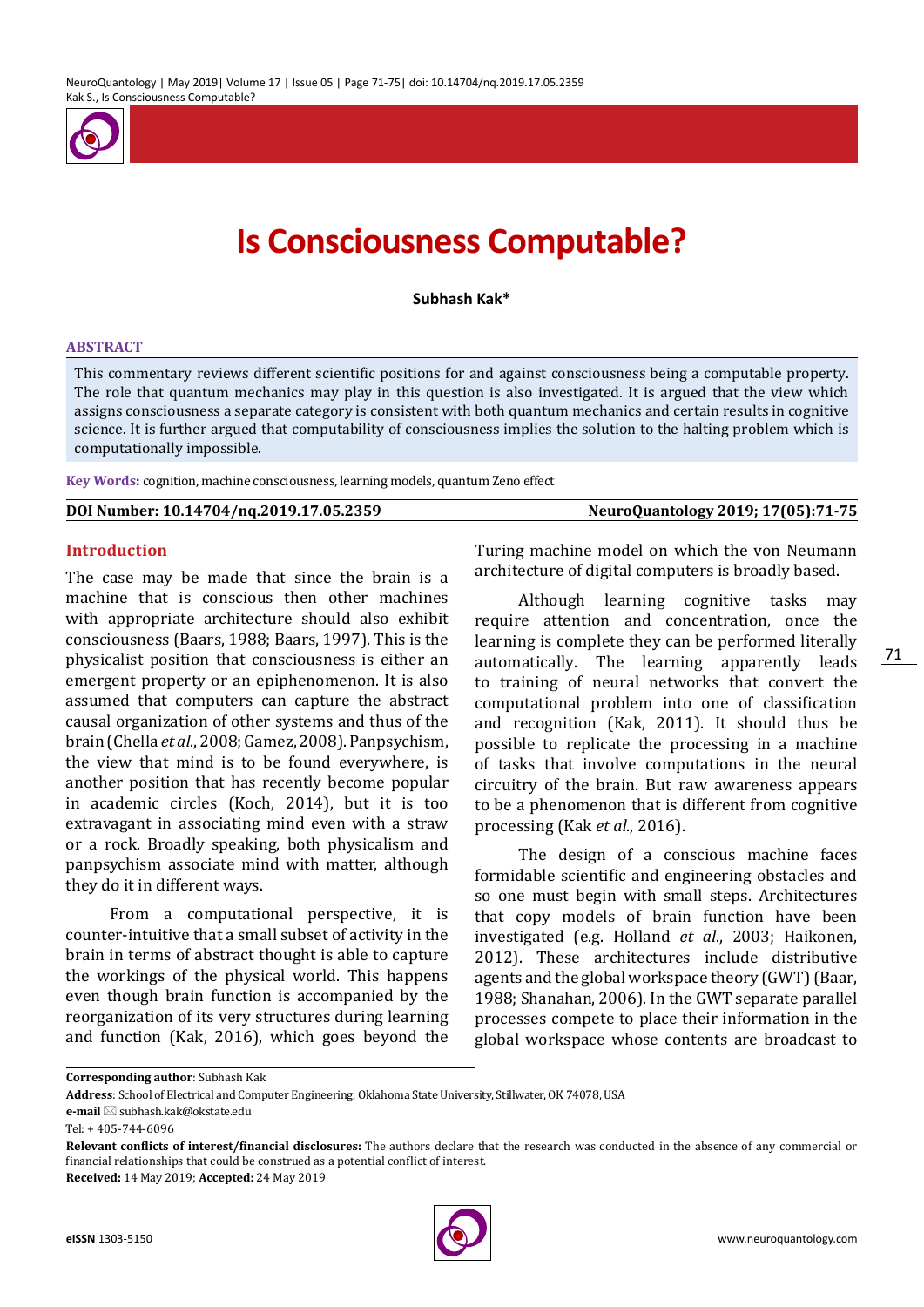a multitude of receiving processes. Since globally broadcast messages can evoke actions in receiving processes throughout the network, the global workspace may be used to exercise executive control to perform voluntary actions. This roughly mimics some brain functions but it doesn't address the problem of consciousness.

Postulating a physical substrate of consciousness to be at the basis of complex patterns of activity has been called the integrated information theory (IIT) (Tononi, 2004; Tononi *et al*., 2016). It amounts to correlations in physical processes that cannot by themselves be the origin of awareness. To see a parallel situation, complex causally connected behavioral patterns can also be seen in social networks, but they are properly analyzed within the framework of an ecological system without recourse to the concept of consciousness.

In the standard neuroscience view, mind emerges from the interoperation of the various modules in the brain and its behavior must be completely described by the corresponding brain function. However, no specific neural correlate of consciousness has been found (Zeki, 2003). Counterintuitive characteristics of the mind may be ascribable to underlying quantum processes (Tarlaci, 2010), but although quantum mechanics might indeed play a role in brain processes, there is no reason to assume that it throws any light on the phenomenon of consciousness (Kak, 2000).

The case for and against a unitary representation of the world and whether self-awareness is computable was discussed by Penrose in his wellknown books (Penrose, 1989; Penrose, 1994). The arguments in neuroscience literature are classical and this brings up the question of the fundamental difference between classical and quantum models (Kak, 2013a; Kak, 2013b). According to the orthodox Copenhagen Interpretation of quantum mechanics consciousness is a category different from matter and dual to physical reality (Bohr, 1958; Schrödinger, 1967), which may be shown as in Fig. 1.



We apprehend reality in our consciousness and not directly in terms of space, time and matter. Consciousness is the doorway that shows us the world and makes self-knowledge possible and it is the source of creativity, although it is constrained by the habits and limitations of the mind (Freeman, 1999). The quality of the manifestation of consciousness in a natural system depends on structure and different modes of processing. Consciousness and the material world complement each other and consciousness may influence material evolution as in the Quantum Zeno effect (Misra and Sudarshan, 1974; Kak, 2017).

### **Mind And Computability**

The statement that consciousness is the ground on which experience is evoked may appear to be a principle that is no different from that of gravity being the same force that works on objects variously depending upon their location. This does not rule out the possibility that the structure of the mind makes it impossible to know reality completely (Gautam and Kak, 2013; Kak, 2014a; Kak, 2014b; Kak, 2015)

We think of ourselves as being outside of the physical world. Even our conceptions of the universe are as if we are not a part of it, and in the words of Schrödinger: "We do not belong to this material world that science constructs for us. We are not in it; we are outside. We are only spectators. The reason why we believe that we are in it, that we belong to the picture, is that our bodies are in the picture. Our bodies belong to it." (Schrödinger, 1967)

If this sense of being outside of the physical world is true, it would be impossible to emulate it by hardware and processing that is within the world. It also follows that it will not be a computational property of the physical elements that comprise the system. Since consciousness is global, it must be nonalgorithmic (Penrose, 1989).

Can consciousness be defined as the capacity to know with certainty that one is conscious? (Caplain, 1995; Reason, 2016) This appears to be a circular definition and it hinges on hard-to-define concepts such as "knowledge" and "belief". Consider HM, the guy who lost all new memory with the bilateral resection of medial temporal lobe and his ability to hold beliefs and knowledge was greatly impaired (Squire, 2009), yet, without doubt, he had all hallmarks of consciousness.

We can look for the non-computability of Figure 1. Consciousness as an independent category. consciousness from its parallel to the unsolvability

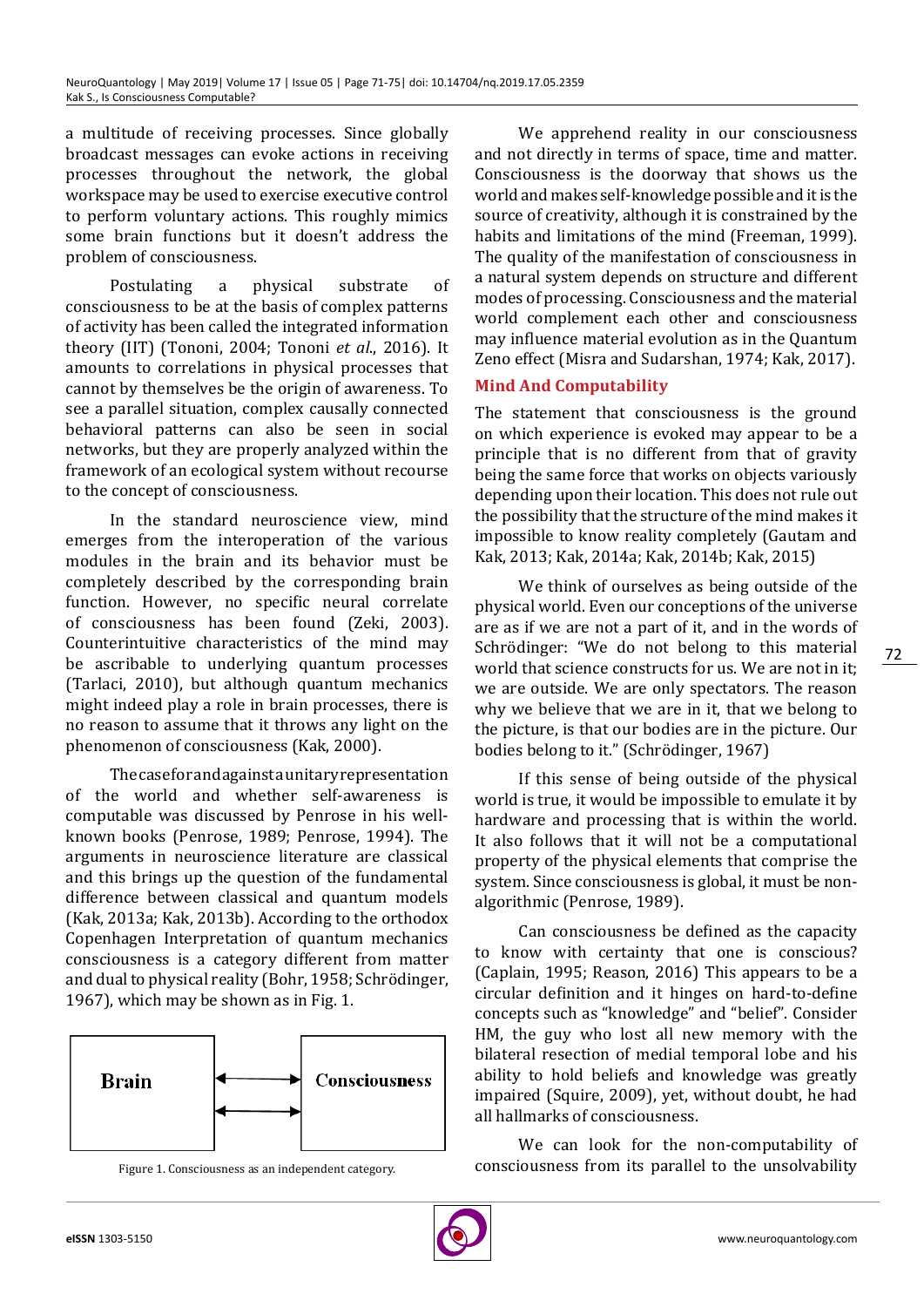of the halting problem. Let us define "consciousness" as some privileged state of the mind that makes its processes halt (we don't bother to specify it beyond this description) and its contents registered (which is what we imply by awareness). Humans can get into the state of "awareness" at any time, which means that the earlier computation has halted, and this is irrespective of the initial state of the immediately preceding process. The exceptions to this are if a person is sleeping or unconscious as in coma. But such halting to arbitrary input is impossible from a computability point of view (Davis, 1958). Therefore, it follows that consciousness is not computable.

The consideration of information (or entropy) in physical theory, which is commonly done in many branches of physics, implies an unstated postulation of consciousness (Kak, 2018). Information cannot be reduced to local operations by any reductionist program. It requires the use of signs derived from global properties and the capacity to make choices which, in turn, implies agency. Such agency will be consistent with physical law only if does not involve the expenditure of energy. There are different ways interaction between matter and consciousness may be considered and these include the questions of information and that of dynamics.

# **The Interaction Problem**

Let us consider the interaction problem in the framework of quantum theory. The measurement operation divides the physical universe into two parts: the first part is the system being observed, and the second part is the human observing agent, together with the instruments.

Philosophically, the experimenter must be separated from the system being observed. In the orthodox Copenhagen Interpretation (CI) (Bohr, 1958; von Neumann, 1955), a hypothetical interface called the Heisenberg cut (or the von Neumann cut) is assumed between quantum events and the observer's information. Below the cut everything is governed by the quantum wave function, whereas above the cut one must use classical description. The cut might appear to be arbitrary, but it is merely a way to separate parts of the system, which must be done in a consistent manner.

The CI considers the question of interaction between mental states and the wave function by taking the wave function to have an epistemological reality, that is, it represents the experimenter's knowledge of the system, and upon observation there is a change in this knowledge. Operationally, it is a dualist position, where there is a fundamental split between observers and objects. The placement of the cut between the subject and the object may be done in many different ways that depends on the nature of the interaction between the two.

In the ontic view of the wave function, there is no collapse, and the interaction is seen through the lens of decoherence, which occurs when states interact with the environment producing entanglement. Decoherence causes the system to make transition from a pure state to a mixture of states that the observer is able to measure (Zurek, 2003; Kak, 2014c). The process of decoherence in no way negates the CI picture, for it merely shifts the cut away in such a way that the system under observation and the measurement apparatus are on the same side.

By placing the Heisenberg cut away from both the system and the measurement apparatus, we can speak of interaction between different systems. But it raises other questions: Since the entire universe may be taken to be a quantum system, the question of how this whole system splits into independent subsystems arises. It would seem that the splitting into subsystems is itself an observational choice, rather than fundamental. This splitting serves about the same function as the Heisenberg cut of CI. From the perspective of the mind, the ontic view is troublesome for its own states are determined by transformational operations that rule out agency. But to assume a mechanistic behavior for the mind is to oppose the inconvertible fact of free will.

The experimenter is not describing reality ontologically; rather, he is obtaining knowledge about it and this depends on the nature of his interaction with the system. The knowledge informs his mind and consideration of this information creates a sense of overarching knowledge.

If the physical world and consciousness did not interact then evolution of the universe will remain random. While the psychological part of the psychophysical parallelism notion implies that there exists no specific correlate of consciousness in the brain (as it cannot have a physical basis), the quantum Zeno effect provides a mechanism on how observation can influence dynamics sidestepping the question of the ontological position of the observer.

73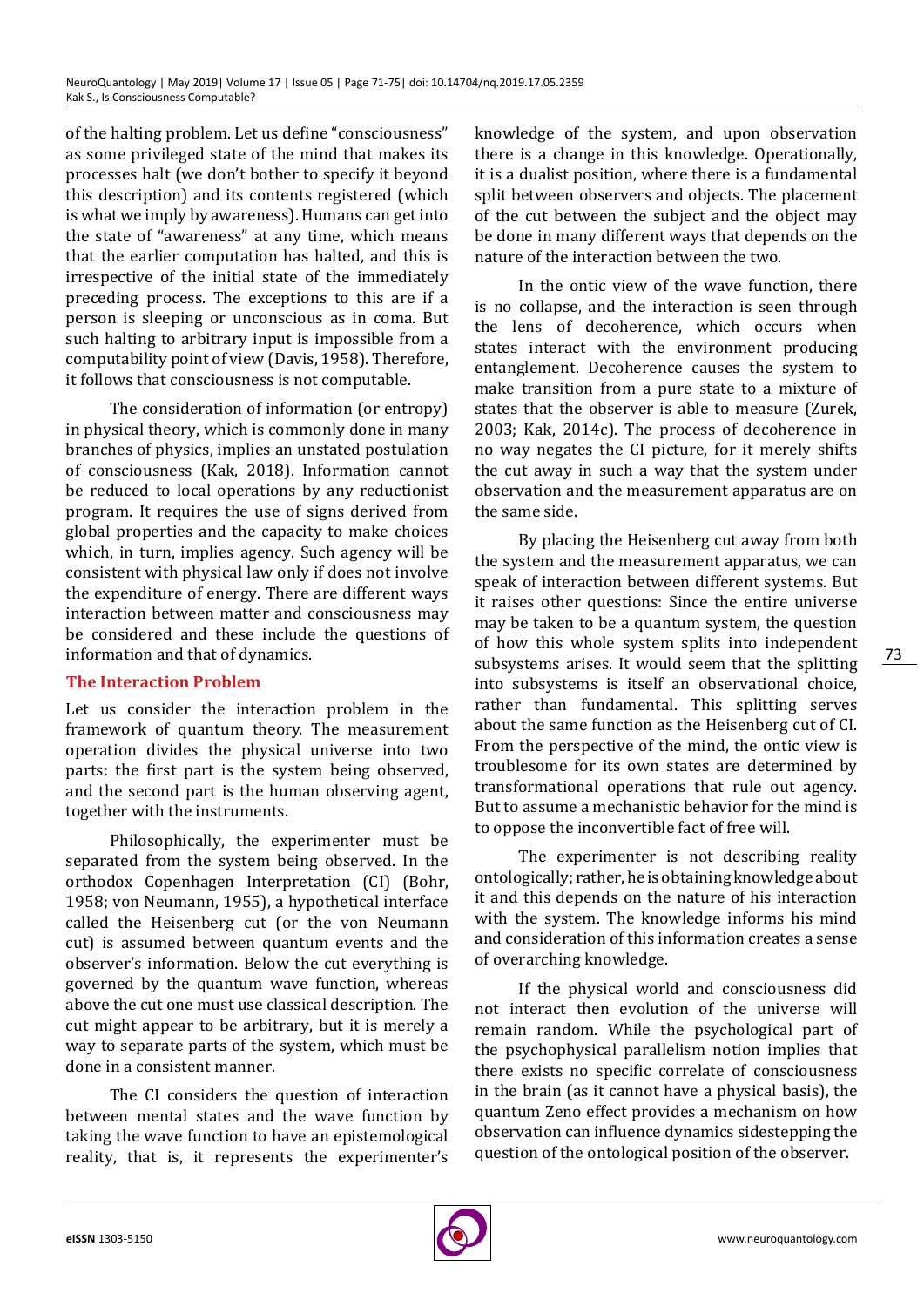## **Discussion**

Cognitive capacities are computational but their assignment to the autobiographical self is a process that is associated with awareness and memories. This assignment occurs with consciousness as a singular phenomenon.

Consciousness cannot intervene in physical law but it can change the probabilities in the evolution of quantum processes, and it does so without changing the dynamics, which provides an explanation of how consciousness can be reconciled with the physical law. If the phenomenon of consciousness is contingent on a recursive and self-organizing structure that constitutes the unity of the organism, then we know that current machines will come up short in attaining it.

Consciousness appears to be a privileged state of the mind that makes brain processes halt and its contents registered irrespective of the initial state of the immediately preceding process. But such halting to arbitrary input is impossible from a computability point of view. Therefore, it follows that consciousness is not computable.

#### **References**

- Baars B. A Cognitive Theory of Consciousness, Cambridge, MA: Cambridge University Press, 1988.
- Baars B. In the Theater of Consciousness, New York, NY: Oxford University Press, 1997.
- Bohr N. Atomic Physics and Human Knowledge. Wiley, 1958.
- Caplain G. Is consciousness a computational property? Informatica 1995; 19: 615-619.
- Chella A, Frixione M, Gaglio S. A cognitive architecture for robot self-consciousness. Artificial Intelligence in Medicine 2008; 44: 147-154.
- Davis M. Computability and Unsolvability. McGraw-Hill, 1958.
- Freeman W. How Brains make up their Minds, London, UK: Phoenix, 1999.
- Gamez D. Progress in machine consciousness. Consciousness and Cognition 2008; 17: 887–910.
- Gautam A and Kak S. Symbols, meaning, and origins of mind. Biosemiotics 2013; 6: 301-309.
- Haikonen P. Consciousness and Robot Sentience, Singapore: World Scientific, 2012.
- Holland O and Goodman R. Robots with internal models. In O. Holland (ed.), Machine Consciousness. Exeter: Imprint Academic, 2003.
- Kak A, Gautam A, Kak S. A three-layered model for consciousness states. NeuroQuantology 2016; 14: 166-174.
- Kak S. Active agents, intelligence, and quantum computing. Information Sciences 2000; 128:1-17
- Kak S. Information and learning in neural networks. NeuroQuantology 2011; 9: 393-401.
- Kak S. Biological memories and agents as quantum collectives. NeuroQuantology 2013a; 11: 391-398.
- Kak S. Probability constraints and the classical/quantum divide. NeuroQuantology 2013b; 11: 600-606.
- Kak S. From the no-signaling theorem to veiled non-locality. NeuroQuantology 2014a; 12: 12-20.
- Kak S. Observability and computability in physics. Quantum Matter 2014b; 3: 172-176.
- Kak S. Measurement complexity and oracle quantum computing. NeuroQuantology 2014c; 12: 374-381.
- Kak S. Veiled nonlocality and quantum Darwinism. NeuroQuantology 2015; 13: 10 – 19.
- Kak S. Communication languages and agents in biological systems. In Biocommunication: Sign-Mediated Interactions between Cells and Organisms, R. Gordon and J. Seckbach (editors). World Scientific Publishing, London, 2016. pp. 203- 226.
- Kak S. The limits to machine consciousness 2017. arXiv:1707.06257
- Kak S. Epistemic view of quantum communication. In Quantum Foundations, Probability and Information, A. Khrennikov and B. Toni (editors). Springer-Verlag International, 2018; pp. 119-128.
- Koch C. The Quest for Consciousness: A Neurobiological Approach, Pasadena, CA: Roberts & Company Publishers, 2004.
- Koch C. In consciousness universal? Scientific American, January 2014.
- Misra B. and E.C.G. Sudarshan, The Zeno's paradox in quantum theory. Journal of Mathematical Physics 1977; 18: 756–763.
- Penrose R. The Emperor's New Mind. Penguin Books, 1989.
- Penrose R. Shadows of the Mind. Oxford University Press, 1994.
- Reason. Consciousness is not a physically provable property, Journal of Mind and Behavior 2016; 37: 31-46
- Schrödinger, E. What is Life?and Mind and Matter. Cambridge University Press, Cambridge, 1967
- Shanahan M. A cognitive architecture that combines internal simulation with a global workspace. Consciousness and Cognition 2006; 15: 443–449.
- Squire LR. The legacy of patient H.M. for neuroscience. Neuron 2009; 61: 6-9.
- Tarlaci S. Why we need quantum physics for cognitive neuroscience. NeuroQuantology 2010; 8: 66-76
- Tononi G. An information integration theory of consciousness. BMC Neurosci 2004; 5: 42.
- Tononi G, Boly M, Massimini M, Koch C. Integrated information theory: from consciousness to its physical substrate. Nature Reviews Neuroscience 2016; 17: 450–461.
- von Neumann J. The Mathematical Foundations of Quantum Mechanics. Princeton: Princeton University Press, 1955.